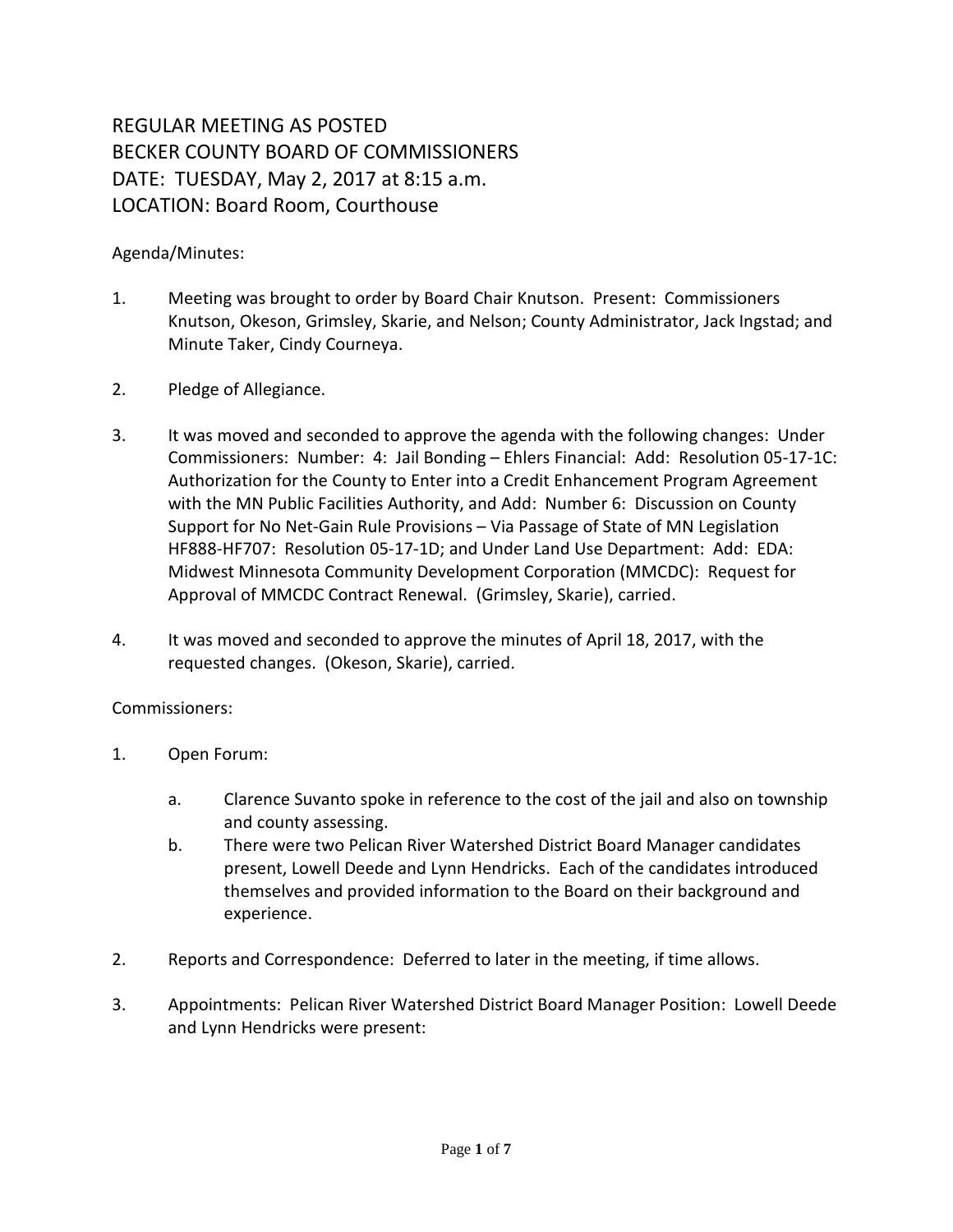- a. It was moved and seconded to appoint Lowell Deede to the Pelican River Watershed District Board of Managers, for a one-year appointment, to fulfill the remainder of a term set to expire in May 2018. (Skarie, Okeson), carried.
- 4. Jail Bonding Ehler's Financial: County Administrator, Jack Ingstad, presented, along with Bruce Kimmel of Ehler and Associates, Inc., Roseville, MN, via telephone:
	- a. Bruce Kimmel, CIPMA, Senior Municipal Advisor for Ehlers provided an overview on the information included in the board packet; the Memo regarding the summary of the Becker County Jail Financing Plan, the Pre-Sale Report, and the two (2) resolutions coming forward today for approval.
	- b. It was moved and seconded to approve Resolution 05-17-1B, as presented, to authorize Ehlers to assist the County for the sale of \$10,000,000 General Obligation Jail Bonds, Series 2017A, to finance a portion of the construction of a new County Jail Facility, with the County Board to meet at 8:15 a.m. on June 6, 2017 for the purpose of considering proposals for and awarding the sale of the Bonds, and in connection with said sale, the officers and employees of the County are hereby authorized to cooperate with Ehlers and participate in the preparation of an official statement for the Bonds, and to execute and deliver it on behalf of the County upon its completion. (Skarie, Grimsley), carried.
	- c. It was moved and seconded to approve Resolution 05-17-1C, as presented, to approve the Minnesota Public Facilities Authority (the "Authority") Credit Enhancement Program Agreement (the "Agreement"), the same being before the County Board and made a part of said resolution by reference; and to authorize the County Board Chair and the County Administrator to sign said agreement on the County's behalf and to execute any other related forms prescribed by the Authority with respect to the Agreement; and that the County enter into the Agreement with the Authority pursuant to MN State Statutes, Section 446A.086 (the "Act") and for the County to hereby agree to comply with and be bound by the provisions of the Act; and that the County Board Chair and County Administrator are hereby authorized to submit, on the County's behalf, the Agreement to the Authority, together with the nonrefundable application fee in the amount of \$500.00. (Grimsley, Nelson), carried.
- 5. Detroit Lakes/Becker County Airport Improvement Discussion and Possible Action: Detroit Lakes City Administrator, Kelcey Klemm, presented:
	- a. Kelcey Klemm provided information in regards to the request by the Airport Commission for approval of the Airport Runway/Taxiway Extension project, with a total estimated cost of \$18 million. He reported that federal AIP grant dollars would provide for 90 percent of the cost, with a State match of 5% of the project cost. The County and City would split the remainder of the estimated cost of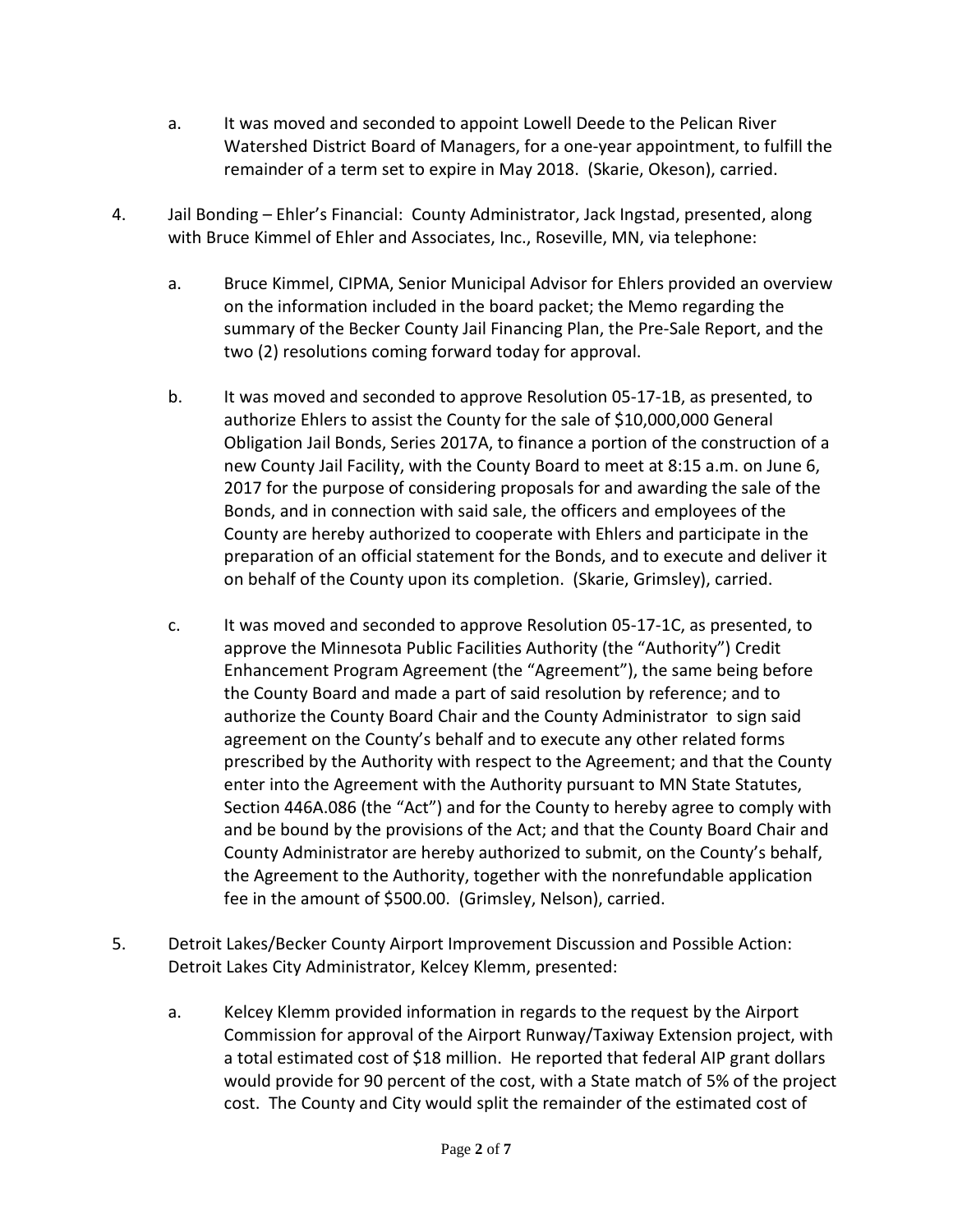under \$2 million. Airport Commission Chairman, Mark Hagen, also provided information in regards to the purchasing of wetland credits.

- b. Discussion followed with Former City Manager, Bob Louiseau, and Mead and Hunt Consultant, Bryan Page, also present.
- c. It was moved and seconded to move forward with the complete Airport project, the Airport Runway/Taxiway Extension, including the covered costs, at an amount up to \$1 million for the County's share at this time for the total project; and with formal action on a resolution at the next Board of Commissioner's meeting to be held on Tuesday, May 16, 2017, and if the amount exceeds the estimated \$1 million, to return to the Board for further discussion and approval. (Okeson, Skarie), carried.
- d. It was moved and seconded to approve the sale of not more or less than twentytwo (22) acres of wetland credits at \$0.55 per square foot to the Becker County/ Detroit Lakes Airport Commission, with the price valid for 120 days. (Nelson, Okeson), carried.
- 6. Discussion on County Support for No Net-Gain Rule Provisions Via Passage of State of MN Legislation HF888-HF707: Resolution 05-17-1D:
	- a. It was moved and seconded to approve Resolution 05-17-1D, as presented, that the Becker County Board of Commissioners supports the No-Net-Gain rule provisions as would be established by the passage of HF888 (Article 2, Section 1 of the Omnibus Environment and Natural Resources bill) and HF707 (Article 1, Section 9 of the Omnibus Legacy Appropriations bill); and seeks the option to allow a county to file a no-net-gain policy with or without a no-net-gain rule. (Grimsley, Okeson), carried.

Finance Committee Minutes: Mary Hendrickson presented:

- 1. It was moved and seconded to approve the Regular Claims, Auditor Warrants, and Over 90-Day Claims, as presented:
	- a. Auditor Warrants (Tuesday Bills):
		- i. 04/18/2017 in the amount of \$153,046.26
		- ii.  $04/11/2017$  in the amount of  $$192,915.73$ 
			- For a total amount of \$345,961.99
	- b. Over 90-Day Claims:
		- i. CentraCare Health, in the amount of \$198.00 (invoice just received after MA adjustment);
		- ii. MN Counties Computer Coop, in the amount of \$227.15 (invoice was lost);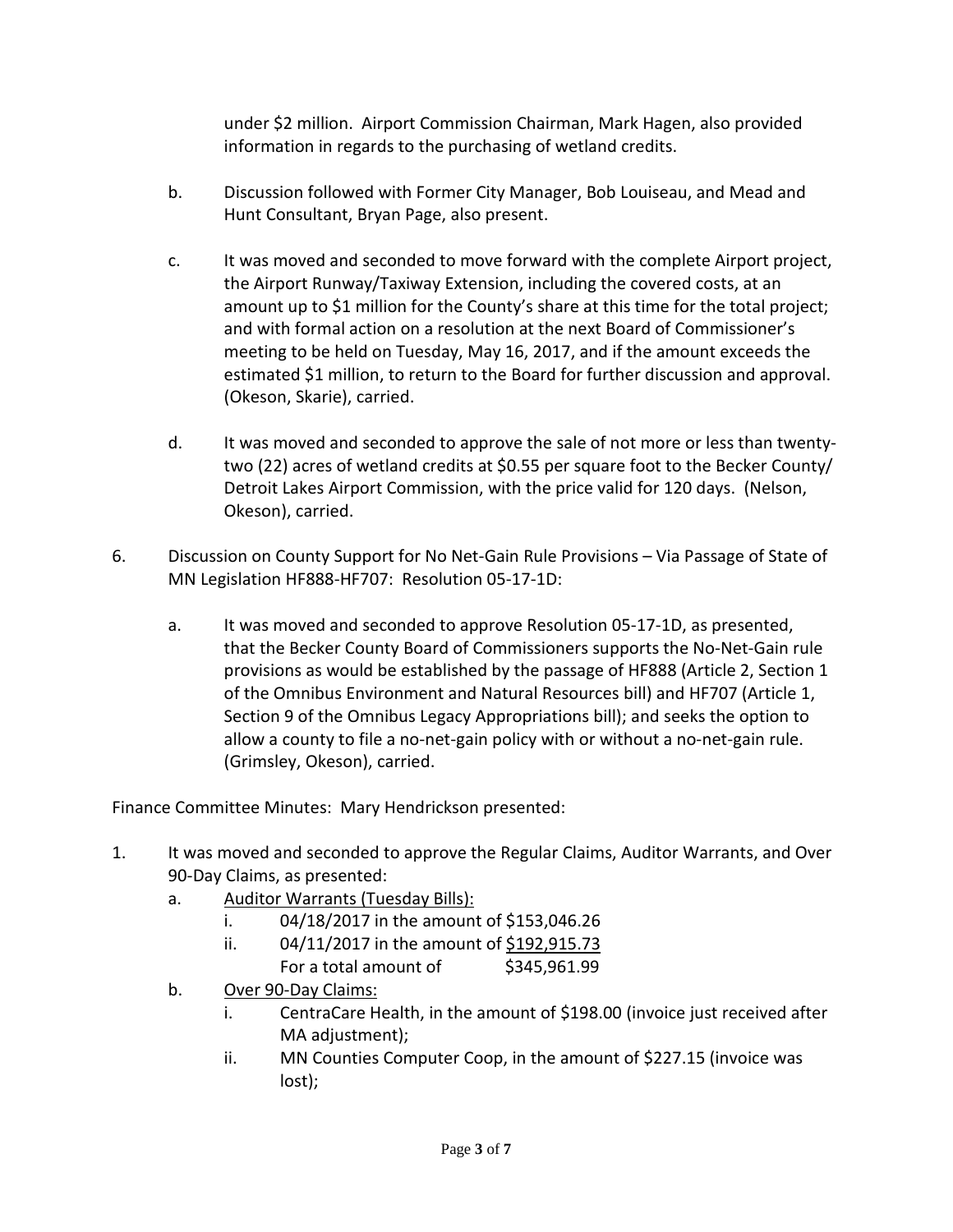iii. Webber Family Motors, in the amount of \$22,069.88 (held for insurance reimbursement).

(Skarie, Okeson), carried.

- 2. It was moved and seconded to accept the low quote of \$15,406.00 from SHI of Somerset, NJ, for the purchase of two (2) Cisco UCS B200 M4 Blade Servers. (Nelson, Skarie), carried.
- 3. It was moved and seconded to approve the purchase of one (1) Surface Pro and Keyboard from Microsoft at a cost of \$1,202.29 and one (1) Lenovo ThinkPad from SHI, Somerset, NJ at a cost of \$940.00, for a total cost of \$2,142.29, to be used as IT loaners for multiple departments. (Nelson, Skarie), carried.

Auditor-Treasurer: Mary Hendrickson presented:

- 1. It was moved and seconded to approve the Wine/Strong Beer License On/Sale License Renewal for Lush Lola's, LLC – DBA Smokey Hills Wilderness Retreat – Carsonville Township. (Grimsley, Okeson), carried.
- 2. It was moved and seconded to approve the 3.2 On-Sale License Renewal for Lush Lola's, LLC – DBA Smokey Hills Wilderness Retreat – Carsonville Township. (Grimsley, Okeson), carried.

Assessor: Steve Carlson presented:

- 1. It was moved and seconded to approve the abatements for the following:
	- a. PIN #: 15.0306.001, PIN #: 15.0306.000, and PIN #: 15.0310.000 Height of Land Township, for a total amount of \$128.00, due to a clerical error w/homestead (all 3 parcels should have been linked).
	- b. PIN #: 04.8901.000 and PIN #: 04.8902.000 Callaway Township, for a total amount of \$2,508.00, due to clerical error.
	- c. PIN #: 49.0715.000 City of Detroit Lakes, in the amount of \$166.00, due to clerical error.
	- d. PIN #: 19.0073.00 Lake View Township, in the amount of \$3,110.00, due to clerical error.
	- e. PIN #: 49.0071.000 City of Detroit Lakes, in the amount of \$894.00, due to a house fire.

with the total abatements at \$6,806.00.

(Nelson, Grimsley), carried.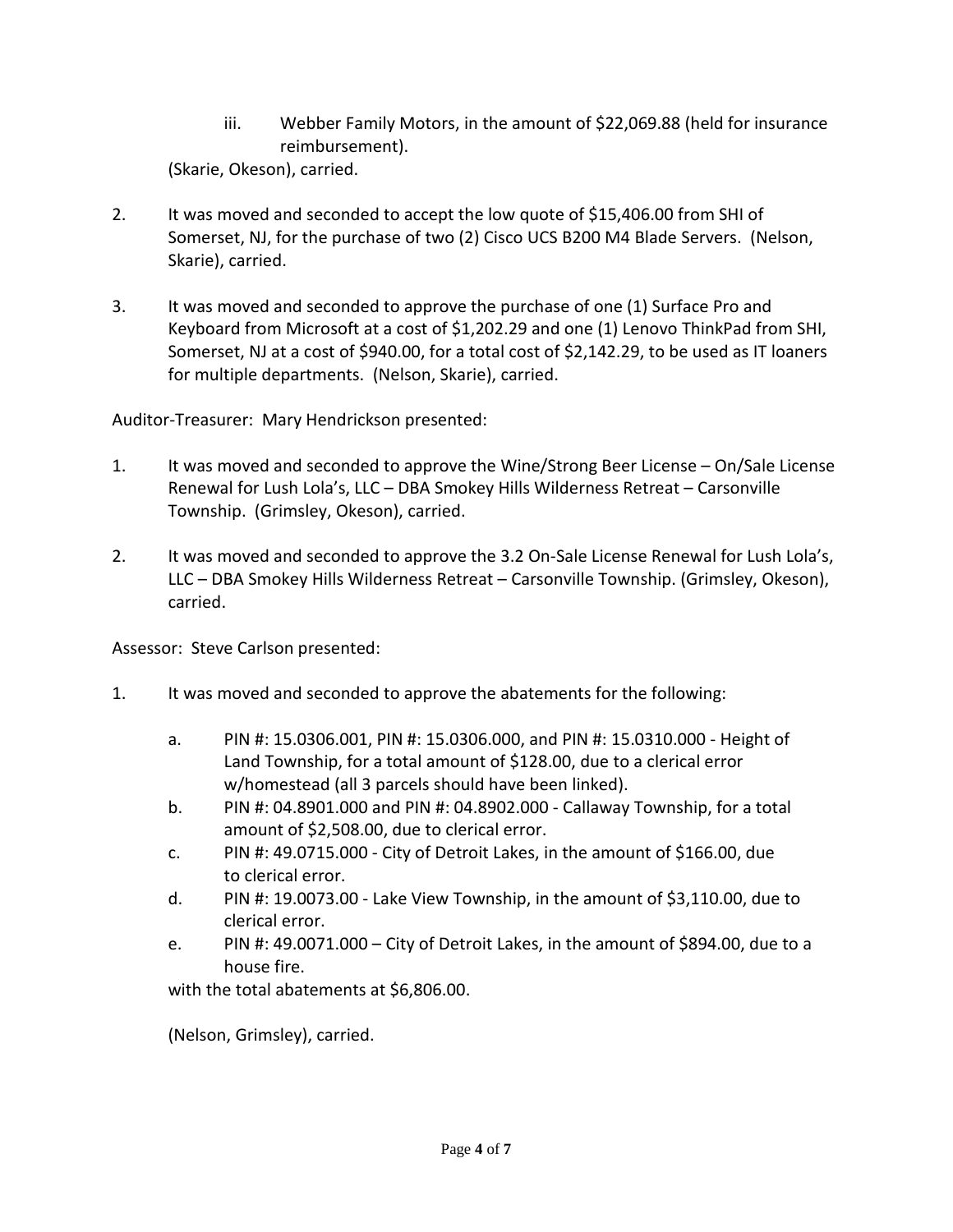Lakes Country Services Cooperative – Jane Eastes, Director of Operations presented:

1. Jane Eastes presented an update on services offered by the Lakes Country Service Cooperative and thanked the County for their membership. She also provided copies of the March 2017 issue of the agency's newsletter, "The Communicator" to the Board. The Board thanked her for attending the meeting and for the information she provided.

Human Services: Denise Warren presented:

- 1. It was moved and seconded to accept the Human Services reports for Adult Services, Child & Family Services, Child Support, Community Health, Financial Services, Mental/Chemical Dependency (MCD), and Transit, as presented. (Grimsley, Skarie), carried.
- 2. It was moved and seconded to approve the claims for Human Services, Community Health, and Transit, as presented. (Skarie, Grimsley), carried.

Highway: Jim Olson presented:

- 1. It was moved and seconded to approve the purchase and installation of three (3) Prewet systems on three (3) tandem plow trucks from Towmaster of Litchfield, MN, at a cost of \$2,400.00 each, for a total cost of \$7,200.00. (Okeson, Nelson), carried.
- 2. It was moved and seconded to approve Resolution 05-17-1A, to award the bid for Project SAP 003-605-010, for Stabilized Bituminous Reclaiming, Bituminous Surfacing, and Aggregate Shouldering of the CSAH 5 Project, to Mark Sand and Gravel Company, Fergus Falls, MN; and to accept their low bid in the amount of \$1,203,982.39. (Okeson, Nelson), carried.
- 3. Jim Olson also provided an update on construction projects for Becker County.

Sheriff: Sheriff Todd Glander presented:

- 1. It was moved and seconded to approve the purchase of a Training Drone from MAXSUR of Leander, TX, for a total cost of up to \$2,087.66; with funding of \$1,850.00 from West Central MN EMS, and with the County's cost at \$237.66. (Okeson, Nelson), carried.
- 2. It was moved and seconded to approve the purchase of twenty-five (25) doses of Naloxone (Narcan) at a cost of \$75.00 per dose, for a total cost of \$1,875.00, to be reimbursed by West Central MN EMS. (Okeson, Nelson), carried.
- 3. It was moved and seconded to approve Amendment Number 5, as presented, to the Food Service Management Agreement between the County and A'viands, LLC (now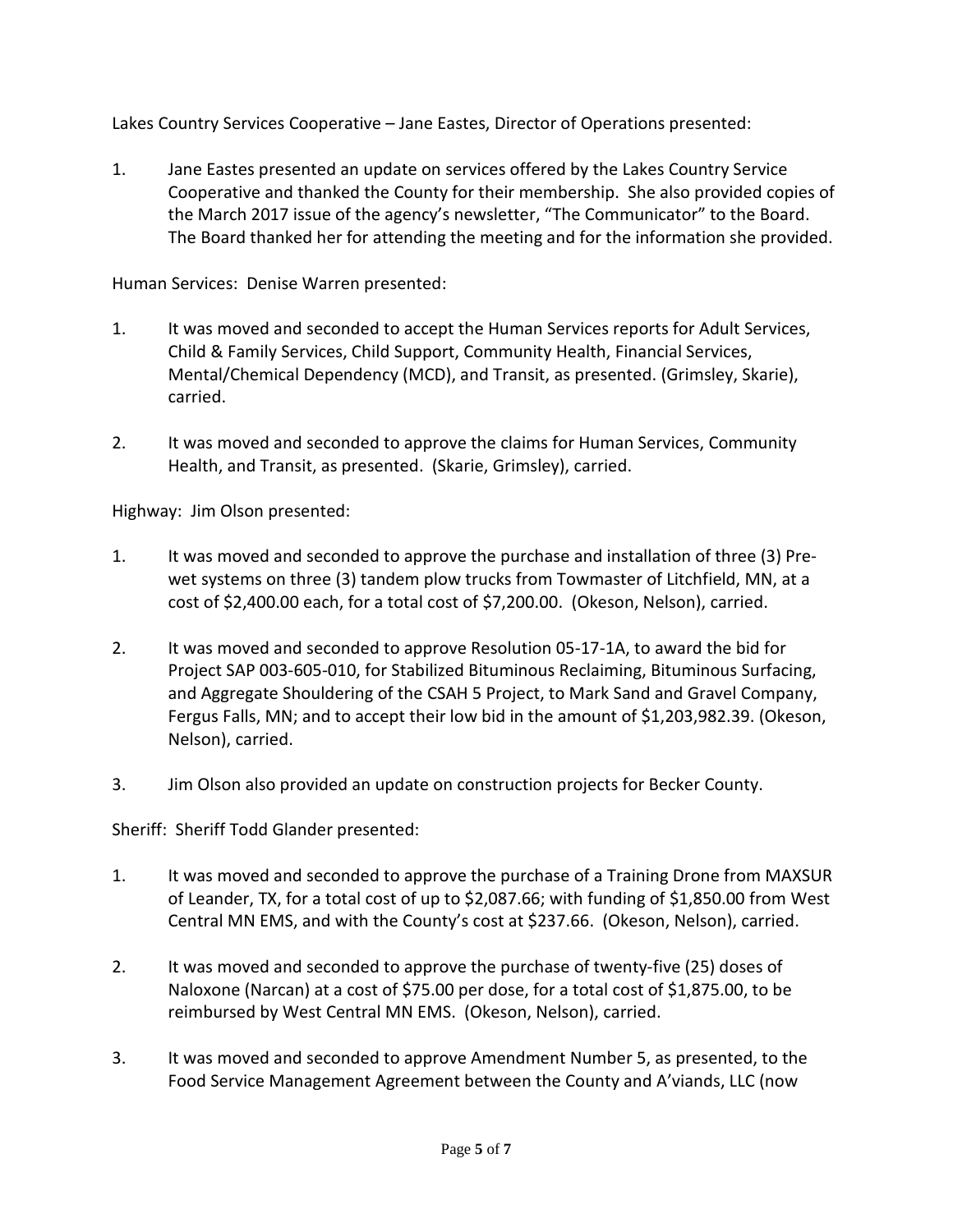Summit), effective January 1, 2017 through December 31, 2018. (Okeson, Nelson), carried.

4. Becky Putzke, Law Enforcement Liason, and Kristen Oster, Grants Coordinator, with the Office of Traffic Safety - MN Department of Public Safety, presented the Becker County Sheriff's Office with a Stalker Radar from the National Highway Traffic Safety Association, in recognition of the department being chosen as an outstanding agency for the first quarter (October – December 2016), for their work in promoting and implementing the Towards Zero Deaths Program, formerly known as the Safe & Sober Program. They congratulated Sheriff Todd Glander, Sergeant Dan May and Sergeant Ty Warren for their dedication and commitment to the program.

Land Use Department – Economic Development Authority (EDA) and Natural Resources Management (NRM): Steve Skoog and Guy Fischer, along with Laura McKnight from Midwest Minnesota Community Development Corporation presented:

- 1. It was moved and seconded to approve moving forward with soliciting quotes for Asbestos Removal and General Demolition of three (3) buildings in Frazee, MN; for Tax Forfeited Gary's Furniture (Becker County) and the adjoining Anstadt and Furey properties (owned by the City of Frazee). (Okeson, Nelson), carried.
- 2. It was moved and seconded to approve the renewal of the Contract for Management Services between Midwest Minnesota Community Development Corporation (MMCDC) and the Becker County Housing and Economic Development Authority, for MMCDC to manage Becker County's Housing Operations, effective May 1, 2017 through April 30, 2019. (Nelson, Okeson), carried.

Land Use Department – Environmental Services: Steve Skoog presented:

1. Steve Skoog provided information and a Power Point presentation on the proposed changes to the County recycling program, which includes the possibility of constructing a new recycling facility.

Discussion followed with it suggested that more information is needed for further discussion in determining whether to move forward with a new facility.

Commissioners: Reports and Correspondence:

1. Due to time constraints, the commissioners briefly reported on meetings they had attended, and will provide a more detailed report at the next board meeting of May  $16^{th}$ .